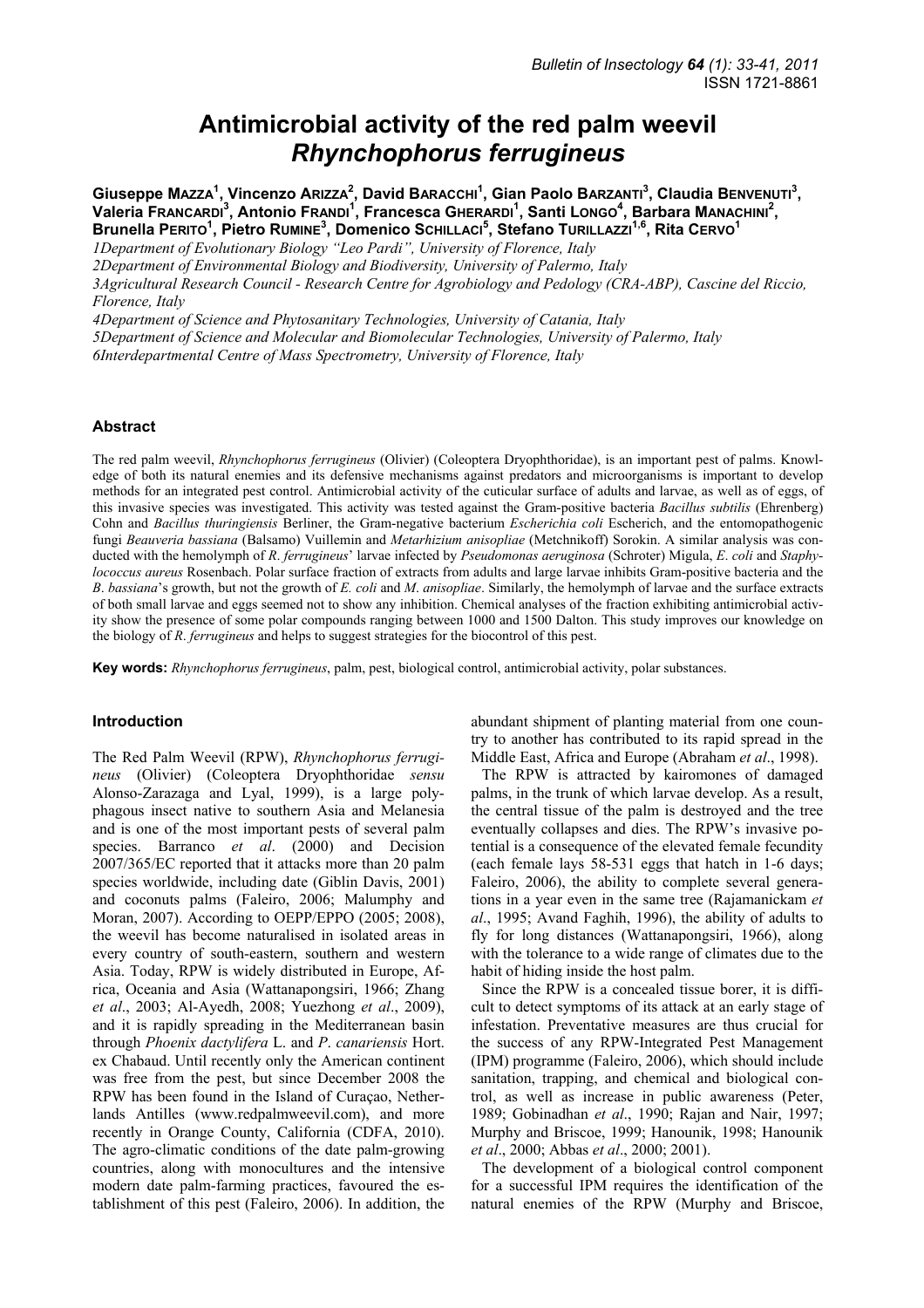1999), including its pathogens (Dangar, 1997), and more in-depth information about its immune system and defensive mechanisms against its enemies.

There have been several attempts to isolate pathogens of the RPW (Gindin *et al*., 2006; El-Sufty *et al*., 2007; Güerri-Agulló *et al*., 2008; Salama *et al*., 2001; Salama *et al*., 2004). These studies led to the discovery of a cytoplasmatic polyhedrosis virus (Gopinadhan *et al*., 1990), a facultative bacterial pathogen, *Pseudomonas aeruginosa* (Schroter) Migula (Banerjee and Dangar, 1995), and a yeast isolated from the RPW's haemolymph (Dangar, 1997). However, none of these can be classified as potential biocontrol agents, mostly because their application in natural conditions is limited (Banerjee and Dangar, 1995; Salama *et al*., 2004). The susceptibility to microorganisms by Italian populations of the RPW, detected through observations and bioassays, shows a different efficacy of microbial infections (Clausi *et al*., 2009; Manachini *et al*., 2008, 2009; Vitale *et al*., 2009). However, the success of biological agents is often insufficient and any control of the RPW seems to be very difficult. Generally, insects use three primary lines of defence to avoid infection. The first is a physical barrier between the internal and the external environment, which includes the exterior cuticle and the lining of the gut. The second and third lines, humoral and cellular, are activated once a foreign invader infects the hemocoel. Studies on the immune system of the RPW were carried out mainly on hemocyte reactions (Manachini *et al*., 2011), but no data are available for humoral defence of this coleopteran.

Humoral and cuticular defences in insects include inducible antimicrobial peptides (Meister *et al*., 2000; Schmid-Hempel, 2005). These are produced mainly in the circulating hemocytes, in the cells of the fat body and to a lesser extent cuticular cells, midgut, salivary glands and reproductive organs (Schmid-Hempel, 2005). A variety of antimicrobial peptides have been described to date from insects (Saido-Sakanaka *et al*., 2005; Turillazzi *et al*., 2004; 2006).

Previous observations by one of us (S. Longo, unpublished data) suggest the ability by the larvae of this pest to inhibit microbial growth on the rearing substratum. The aim of this research was to analyse the outdoor and indoor defence systems of the RPW. Using microbiological techniques, we also attempted to understand whether different development stages of the RPW can inhibit the growth of different microorganisms, including entomopathogens. We used two approaches: the first was aimed at analysing the external surface of the RPW, whereas the second investigated the activity of humoral part of larval hemolymph. We also conducted a preliminary chemical analysis of the fraction with antimicrobial activity by MALDI-TOF mass spectrometry.

## **Materials and methods**

#### Insect samples

Adults (body length of females and males averaging  $3.42 \pm 0.04$  cm and  $3.16 \pm 0.03$  cm, respectively) and large larvae (body length  $\geq$  3 cm) were collected in 2008 from infested palms in Sicily and in Latium (Italy) and maintained in the laboratory at the Department of Evolutionary Biology in Florence until used for the microbiological assay. Eggs and small larvae (body length  $\leq$  3 cm) were obtained after reproduction of the adults in the laboratory. The large larvae and the adults were kept in plastic cages  $(15 \times 15 \times 15 \text{ cm})$  with apple slices as food and oviposition substratum for females. Small larvae were kept in plastic cups (diameter: 6 cm) and fed on mashed apple.

#### Bleeding procedures

To distinguish the humoral antimicrobial activity from other components we performed a protocol to extract clean and pure hemolymph. To this end, older and large larvae of about 4 g were chosen  $(n = 15)$ . The larvae were sterilised in 70% ethanol for a few seconds and rinsed with sterile water and anaesthetised at -20 °C for 5 to 7 minutes. The hemolymph was obtained from the dorsal blood vessel of larvae. About 1 ml of hemolymph from each larva was collected and placed in sterilised Eppendorf tubes containing an anticoagulant solution (98 mM NaOH, 186mM NaCl, 17mM Na<sub>2</sub> EDTA, 41 mM citric acid and 10 mM phenylthiourea pH 4.5). The hemolymph was centrifuged at 1000 x for 10 min. at 4 °C to collect the hemocytes and were suspended in an anticoagulant solution at a concentration of  $1 \times 10^{-6}$  ml<sup>-1</sup>.

#### Microbial strains

We used the following microbial strains: *Escherichia coli* Escherich JM109, *Bacillus subtilis* (Ehrenberg) Cohn ATCC 6633 (American Type Culture Collection), *Bacillus thuringiensis* Berliner subspecies *kurstaki* EG 2348 from a commercial product (*Rapax*, registered against Lepidoptera, Intrachem Bio Italia), *Beauveria bassiana* (Balsamo) Vuillemin JW-1, ATCC 74040 from a commercial product (*Naturalis*, Intrachem Bio Italia), and *Metarhizium anisopliae* (Metchnikoff) Sorokin isolated as described below. These entomopathogenic fungi and *B*. *thuringiensis* have been chosen because they are currently used in biological control (Alfazariy, 2004; Gindin *et al*., 2006).

*M. anisopliae* strain was isolated from a dead RPW adult from Sicily in the laboratory of CRA-ABP. Fungal conidia emerging from the insect body after incubation in a moist chamber were collected and then plated on SDA+Y (Sabouraud Dextrose Agar + Yeast extract) to obtain a pure culture for tests. It was identified by both morphological and phylogenetic analysis based on ribosomal DNA (data not shown).

This isolate belongs to the "Entomopathogenic Microorganisms Collection" of CRA – ABP (Florence, Italy) (www.collezionedimicrorganismi.com), coded as Man08/I05.

To test the antimicrobial activity of the hemolymph we used different microbial strains *E. coli* ATCC 25922, *P. aeruginosa* ATCC 9027 and *Staphylococcus aureus* Rosenbach ATCC 29213. *E. coli* and *P. aeruginosa* were selected being a Gram-negative strain and a facultative pathogen of the RPW, respectively (Banerjee and Dangar, 1995). Besides, insects were recently found to be a good model for the infection of the human patho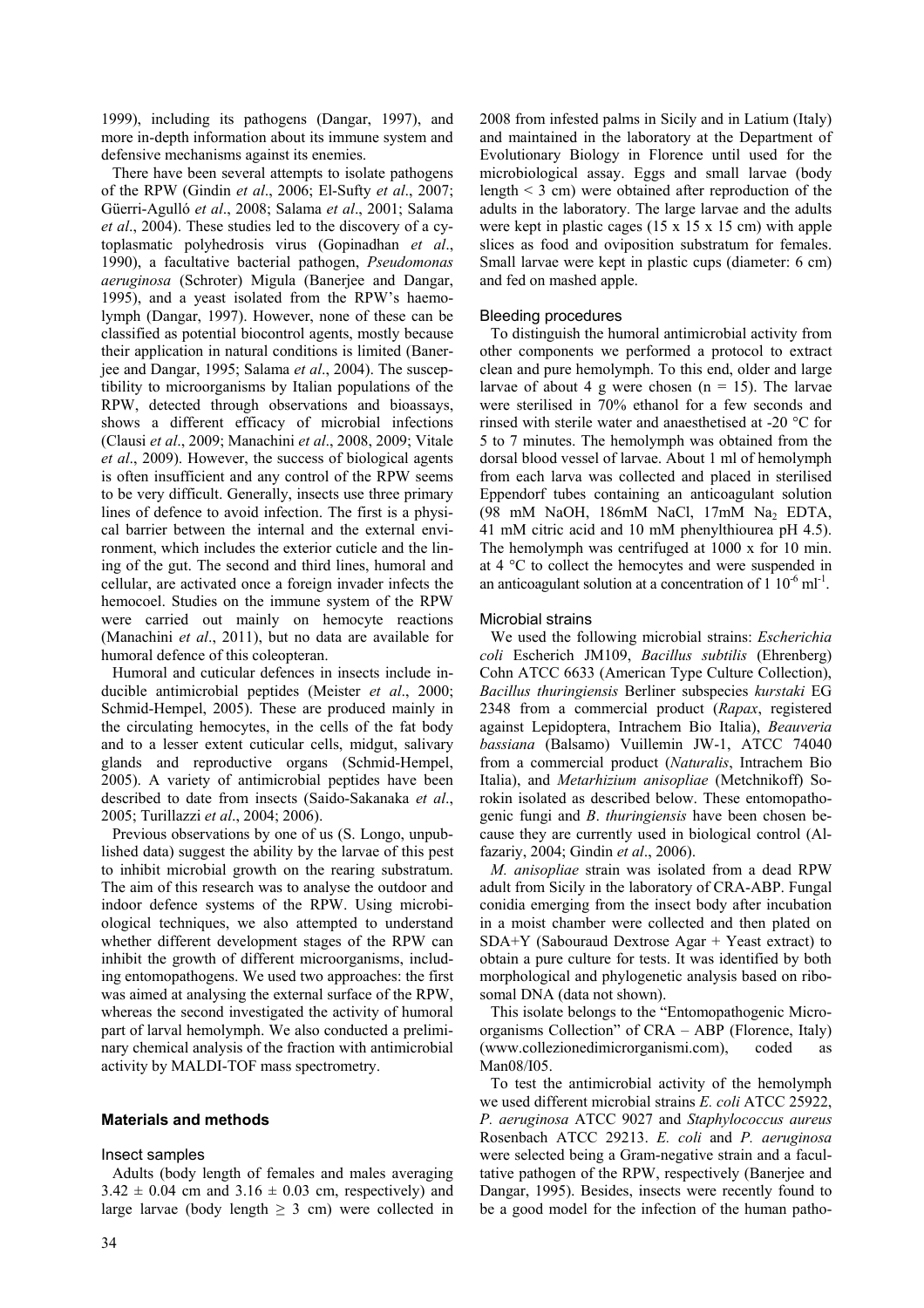gen *S*. *aureus* and a potential source of antimicrobial compounds (Kaito *et al*., 2002; Schmid-Hempel, 2005; Fleming *et al*., 2006).

#### Microbiological assays

Determination of minimum inhibitory concentrations

Minimum Inhibitory Concentrations (MICs) against bacterial strains were determined as previously described by a broth dilution micro-method (Schillaci *et al*., 2005). A series of solutions with a range of concentration from 500-15 mg/ml were used for the assay. The total protein contained in the plasma was determined using the method of Bradford (1976) and was obtained by twofold serial dilution, made in Mueller Hinton broth (Sigma) in a 96-wells plates. To each well, 10 µl of a bacterial suspension, obtained from a 24 hrs culture and containing  $\sim 10^6$  cfu ml<sup>-1</sup>, was added. The plate was incubated at 37 °C for 24 hrs and the MICs were determined by a micro-plate reader (ELX 800, Bio-Tek Instruments). The lowest concentration of compound with optical density (OD) read at 570 nm was compared with the controls (broth without inoculum).

#### Extracts preparation for microbiological tests

Thirteen small larvae, 26 large larvae and 34 adults (17 males and 17 females) were first inserted into individual glass tubes and frozen at -22 °C for 30 min. The adults, the larvae and the eggs were washed in solvents to extract surface compounds, i.e. the adults in 500 µl of methanol (n = 26) or 500  $\mu$ l of pentane (n = 8); the large larvae in 1 ml of methanol  $(n = 13)$  or 1 ml of pentane  $(n = 13)$ ; the small larvae in 500 µl of methanol  $(n = 13)$ and the eggs in 500  $\mu$ l of methanol (n = 34) and in 500  $\mu$ l of pentane (n = 20). Methanol and pentane extracted polar and apolar surface compounds, respectively. Since our first results (see below) did not show any antimicrobial activity by pentane extracts, small larvae were only washed with methanol. To test the possible effects of the concentration of polar surface extracts of the small larvae, two pools composed of 10 small larvae each were washed in 1 ml of methanol. Adults, larvae and eggs were shaken for inversion, vortexed for 30 seconds and then removed. The extracts were dried overnight and re-suspended the following day in 30 µl of solvent (pentane or methanol); Tris-HCl 25 mM pH 7.5 was used to re-suspend the methanol extracts because methanol resulted toxic for *B*. *bassiana*. Aliquots (5 µl) of the extract of each sample were spotted on the plates (see below).

To obtain information about the localisation on the body of the active fraction, six additional adults were frozen as above and their dorsal and ventral sides were separately washed with pads dipped in 500 µl of methanol.

#### Agar diffusion test

We assayed microbial growth inhibition with the agar diffusion method as previously described (Turillazzi *et al*., 2004). The Gram-positive strains, *B*. *subtilis* and *B*. *thuringiensis*, and the Gram-negative strain, *E*. *coli*, were used as bacterial indicators. Petri dishes with Luria Bertani (LB) solid medium were plated with  $10^6$  *E. coli* from an overnight culture in LB medium. Petri dishes with Nutrient Agar (NA, Oxoid) medium were overlaid with 7 ml of NA inoculated with  $10^6$  *B*. *subtilis* and *B*. *thuringiensis* spores, respectively. Methanol and pentane extracts of adults, larvae and eggs were spotted  $(5 \text{ µ})$ onto the plates (2-5 extract spots for each plate) as well as respective solvents as control (one spot for each plate). Penicillin G was used as standard for *B*. *subtilis*, while Kanamycin was the standard for *B*. *thuringiensis* and *E*. *coli*. Standards were spotted onto the plates as 1 µl of solution 50  $\mu$ g ml<sup>-1</sup>. Plates were incubated for 24 h at 37 °C.

*B. bassiana* and *M*. *anisopliae* were used as fungal indicators. Petri dishes with Malt Extract Agar (MEA, Oxoid) were plated with  $10^6$  spores of each fungus. Extracts were spotted  $(5 \text{ ul})$  on the plates (table 1). Nystatin was used as standard, spotted as 2  $\mu$ l of 4 mg ml<sup>-1</sup> solution for both fungi. Plates were incubated for 2-3 days at 27 °C.

Antimicrobial activity for both bacteria and fungi was indicated by the clear zones of the growth inhibition ring on the plates. Results were considered positive when the diameter of the ring was  $\geq 0.5$  cm.

The pads were gently put and removed on Petri dishes overlaid with NA medium inoculated with *B*. *subtilis* spores.

#### Mass spectrometry analyses

Samples preparation

Ten small larvae, 10 large larvae and 10 adults were used for the analyses. The insects were killed by freezing and were kept at -20 °C until extraction. Each larva was washed in 300 µl of methanol for 1 min to extract the overall surface polar compounds. Then, the crude extracts, dried and re-suspended in 20 µl of methanol, were analysed by MALDI-TOF mass spectrometry.

In order to obtain reference spectra of both the ventral part of the thorax and the abdomen and the dorsal part of the thorax and elytra of the adults, we rinsed these two different parts of the cuticle using the method described by Turillazzi *et al*. (2006) ("*in situ* microextraction"): we directly poured twice 10 µl drop of methanol on the cuticle by means of a Gilson Pipette sucking and back it repeatedly and then depositing 1 µl of the extract solution on the MALDI plate.

To reduce salt concentration and enhance the peak signal intensity, we performed three pool methanol extractions of respectively 10 small larvae, five large larvae and five adults (ventral side micro-extraction). Then the samples were filtered using a Zip-Tip unit for salts (C18, for small peptides) and  $1 \mu$ l of the filtrate was applied on the MALDI plate as described below.

#### Chemicals

Chromatography grade methanol and acetonitrile were purchased from Riedel de Haen (Sigma Aldrich, Milan, Italy). Purified and deionized water was obtained using a Milli-Q system (Millipore, Bedford, MA, USA). Formic acid and trifluoroacetic acid (TFA) were purchased from Fluka (Sigma Aldrich, Milan, Italy); α-Cyano-4 hydroxycinnamic acid (HCCA) was obtained from Sigma (Sigma Aldrich, Milan, Italy).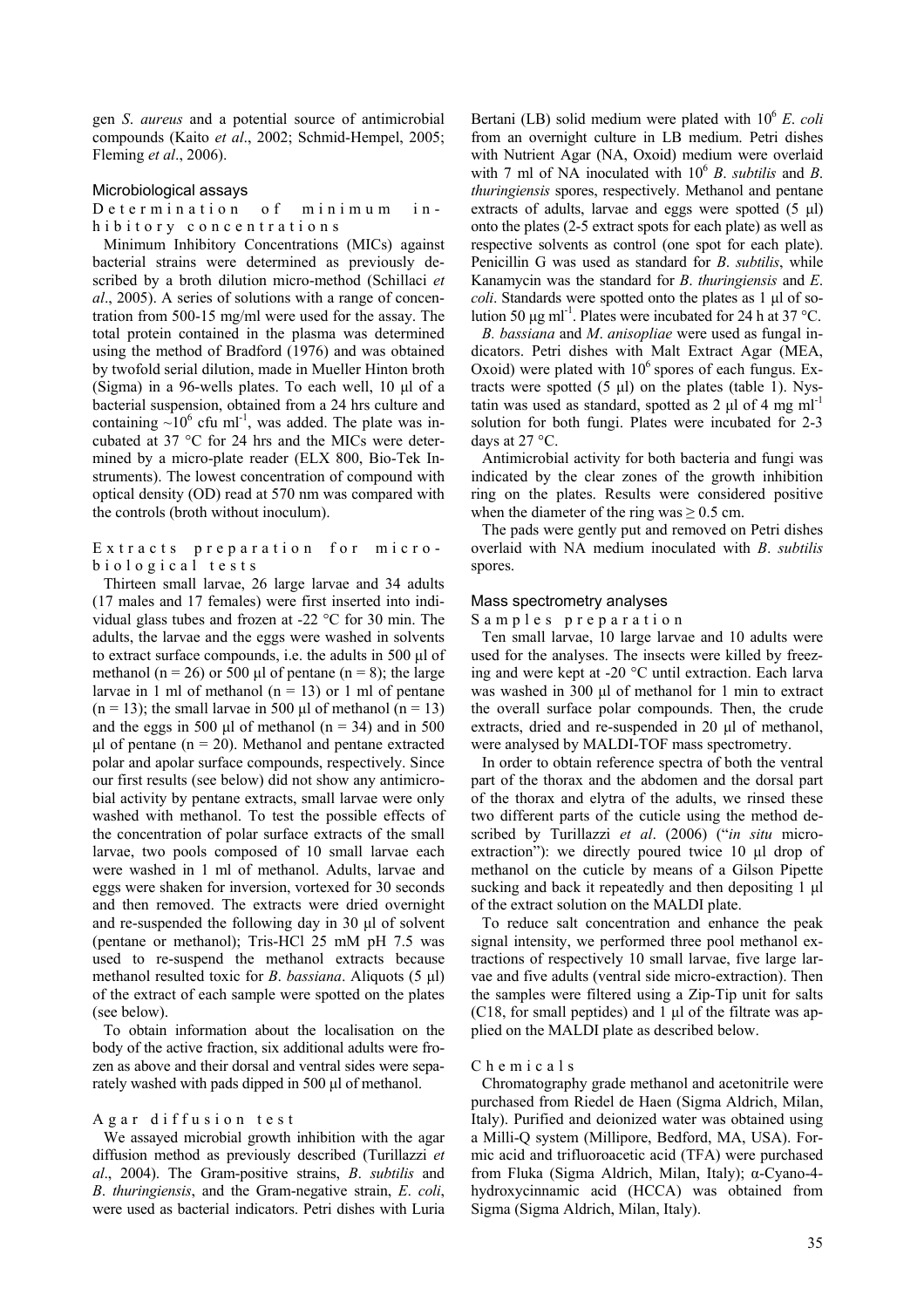| Stage                  | Extract  | Microorganism      | No. tests performed | No. positive tests |
|------------------------|----------|--------------------|---------------------|--------------------|
| Adult                  | pentane  | <b>B.</b> subtilis | 8                   | $\theta$           |
| $\pmb{\mathsf{H}}$     | pentane  | B. thuringiensis   | 8                   | $\boldsymbol{0}$   |
| $\pmb{\mathsf{H}}$     | pentane  | B. bassiana        | 8                   | $\boldsymbol{0}$   |
| $\pmb{\mathsf{H}}$     | methanol | <b>B.</b> subtilis | 16                  | 16                 |
| 11                     | methanol | B. thuringiensis   | 16                  | 16                 |
| $\pmb{\mathsf{H}}$     | methanol | E. coli            | 10                  | $\boldsymbol{0}$   |
| $\pmb{\mathsf{H}}$     | methanol | B. bassiana        | 16                  | 16                 |
| $\pmb{\mathsf{H}}$     | methanol | M. anisopliae      | 10                  | $\boldsymbol{0}$   |
| Adult (dorsal part)    | methanol | <b>B.</b> subtilis | 6                   | $\boldsymbol{0}$   |
| Adult (ventral part)   | methanol | <b>B.</b> subtilis | 6                   | 6                  |
| Large larva            | pentane  | <b>B.</b> subtilis | 13                  | $\overline{0}$     |
|                        | pentane  | B. thuringiensis   | 13                  | $\theta$           |
| $\pmb{\mathsf{H}}$     | pentane  | B. bassiana        | 13                  | $\boldsymbol{0}$   |
| "                      | methanol | <b>B.</b> subtilis | 13                  | 10                 |
| 11                     | methanol | B. thuringiensis   | 13                  | 10                 |
| "                      | methanol | E. coli            | 13                  | $\boldsymbol{0}$   |
| $^{\prime\prime}$      | methanol | B. bassiana        | 13                  | 12                 |
| $\pmb{\mathsf{H}}$     | methanol | M. anisopliae      | 13                  | $\theta$           |
| Small larva            | methanol | <b>B.</b> subtilis | 13                  | $\boldsymbol{0}$   |
| 11                     | methanol | B. thuringiensis   | 13                  | $\overline{0}$     |
| $\pmb{\mathsf{H}}$     | methanol | E. coli            | 13                  | $\boldsymbol{0}$   |
| $\pmb{\mathsf{H}}$     | methanol | B. bassiana        | 13                  | $\overline{0}$     |
| $^{\prime\prime}$      | methanol | M. anisopliae      | 13                  | $\theta$           |
| Pool (10 small larvae) | methanol | <b>B.</b> subtilis | $\overline{2}$      | $\overline{0}$     |
| $\pmb{\mathsf{H}}$     | methanol | B. thuringiensis   | $\overline{2}$      | $\boldsymbol{0}$   |
| $\pmb{\mathsf{H}}$     | methanol | B. bassiana        | $\overline{2}$      | $\boldsymbol{0}$   |
| Egg                    | methanol | <b>B.</b> subtilis | 10                  | $\boldsymbol{0}$   |
| 11                     | methanol | B. thuringiensis   | 10                  | $\boldsymbol{0}$   |
| $^{\prime\prime}$      | methanol | E. coli            | 7                   | $\boldsymbol{0}$   |
| $\pmb{\mathsf{H}}$     | methanol | B. bassiana        | 7                   | $\theta$           |
| $\mathbf{H}$           | pentane  | <b>B.</b> subtilis | 5                   | $\theta$           |
| "                      | pentane  | B. thuringiensis   | 5                   | $\overline{0}$     |
| 11                     | pentane  | E. coli            | 5                   | $\theta$           |
| $\pmb{\mathsf{H}}$     | pentane  | B. bassiana        | 5                   | $\overline{0}$     |

**Table 1.** Results of the agar diffusion tests, with extracts from *R. ferrugineus* adults, larvae (small and large) and eggs. Each test corresponds to a single individual, except the pool.

## MALDI-TOF spectra profiling

Methanol extracts of the small and the large larvae and of the adults were analysed with a MALDI-TOF/TOF Ultraflex III (Bruker Daltonics, Bremen, Germany). The instrument was operated in positive ion reflector mode. The accelerating voltage and the Ion Source 2 were set to 25.0 and 21.9 kV, respectively, and the delay time was 20 ns. The matrix for MALDI-TOF experiments was a solution of α-cyano-4-hydroxycinnamic acid (α-CHCA)  $(10 \text{ mg ml}^{-1})$  dissolved in 70/30 Acetonitrile/TFA 0.1%. One ul of the sample was mixed with MALDI matrix (1:1, vol:vol) and the mixture was spotted in a stainless steel target; the droplet was allowed to evaporate before introducing the target into the mass spectrometer. All the samples were analysed using an automatic procedure available on the MALDI mass spectrometer in order to standardize the results. 800 shots were automatically accumulated for each spectrum. External calibration was done with the Bruker Standard Peptide Calibration kit. The peptidic fraction of the samples was acquired in the range *m/z* 800-3000 and was calibrated using the Bruker peptide calibrant kit (*m/z* 1000-3500).

# **Results**

#### Microbiological results of outdoor components

The results are given in table 1. No control spots (solvent only) showed inhibitory activity whilst all standards inhibited the growth of the respective microorganisms. On one hand, methanol extracts of the adults and the large larvae showed inhibitory activity against the growth of *B*. *subtilis*, *B*. *thuringiensis* and *B*. *bassiana* but not against the growth of *E*. *coli* and *M*. *anisopliae*, whereas methanol extracts of the small larvae, including the pool, did not inhibit the growth of any microorganism. On the other hand, pentane extracts of the adults and the large larvae did not show any effect. No growth inhibition was found in any microbiological test carried out with eggs extracts. Methanol extracts of the ventral side of the adults using pads showed inhibitory activity against *B*. *subtilis*, in contrast to the extracts of the dorsal side.

#### Antimicrobial results of hemolymph

The MICs' determination showed that the hemolymph extracted from all RPW larvae dorsal vessel was inac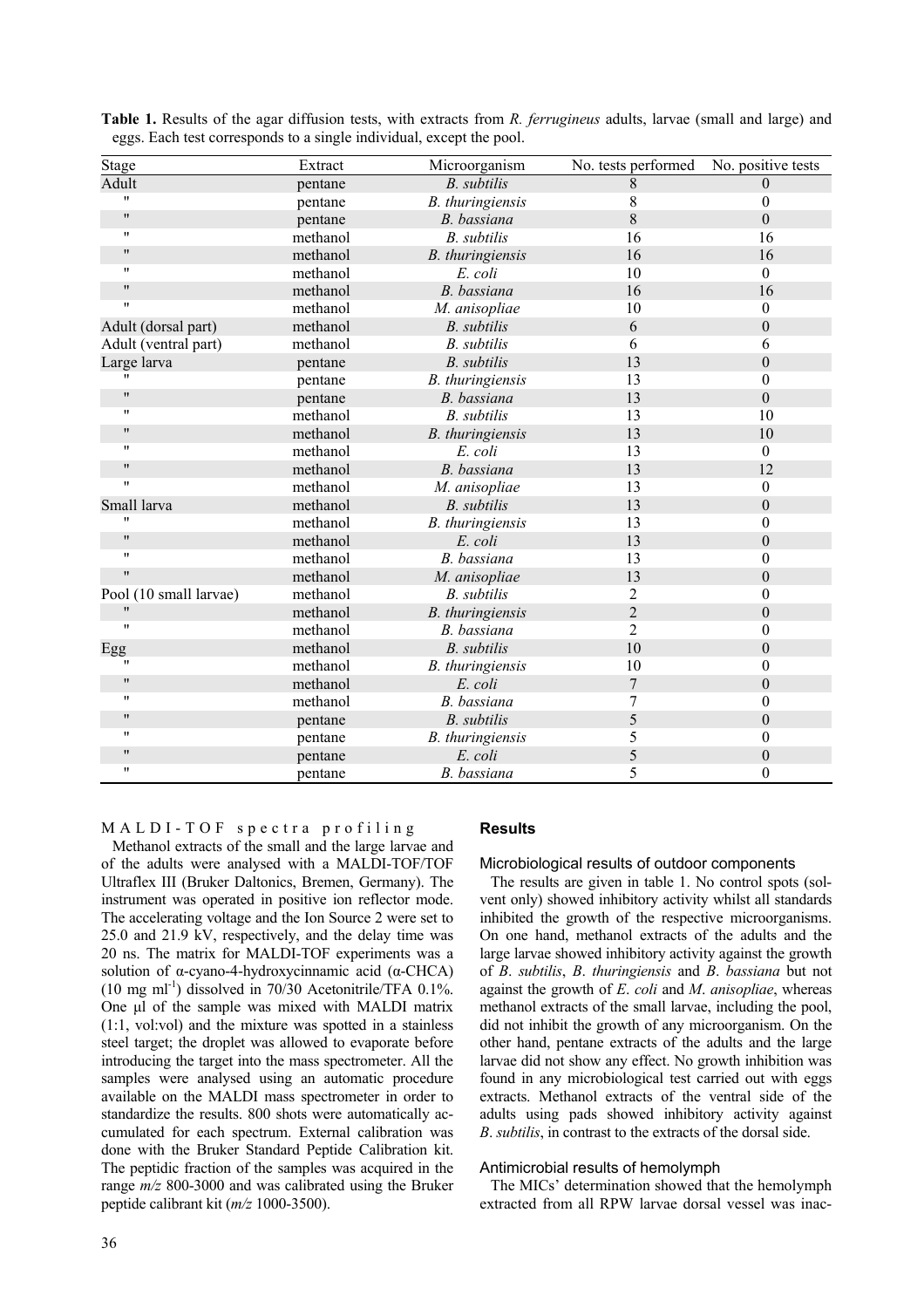tive against *E*. *coli* ATCC 25922, *P*. *aeruginosa* ATCC 9027 and the human pathogen *S. aureus* ATCC 29213 at all the tested concentrations ranging from 500 to 15 mg/ml of the total protein contained in the plasma.

#### Chemical results

The MALDI-TOF analyses of samples of both the larvae and the adults provide good reference spectra but not enough for the specific identification of the substances. This was probably due to the high concentration of salts dissolved in the samples which breeding  $Na<sup>+</sup>$  and  $K<sup>+</sup>$  adducts. However, it is evident that the extracts of both the larvae and the ventral side of the adults contain some polar compounds ranging between 1000 and 1500 Dalton. On the contrary, the dorsal side of the adults lacks polar compounds in 9 out of the 10 analysed samples.

The MALDI-TOF analyses of the purified pools of small larvae  $(n=10)$ , large larvae  $(n=5)$  and the adults (n=5, ventral side) also provided good reference spectra (figure 1) but did not allow to identify the substances. The peak at 1060 Da corresponds to the principal medium weight polar compound present on the extracts of the large larvae and the adults (the peaks at 1082 Da and 1098 Da correspond to  $1060 + Na^{+}$  and  $1060 + K^{+}$ , respectively) and the peak at 1294 Da is the second principal peak in the large larvae and in the adults and the principal peak in the small larvae. The peaks at 1424 Da and at 1476 Da are well represented in the adult extracts only (table 2).

#### **Discussion and conclusions**

The surface extracts of RPW larvae, but not their hemolymph, and adults showed antimicrobial activity that may allow this species to live in habitats full of microorganisms, such as the interior of the palm tissue (Butera *et al*., 2009).

To face pathogens, insects have a complex immune system including the responses of hemocytes in hemolymph, and physical barriers, such as the integument and gut (Boman, 1995; Gillespie *et al*., 1997). They also synthesize, in both the hemolymph and the cuticle, antimicrobial proteins and peptides against microorganisms. The presence of polar compounds with antimicrobial activity has already been detected on the epicuticular layer of arthropods (Kuhn-Nentwig, 2003), including social insects (Hölldobler, 1990; Turillazzi, 2006). Although fat bodies are the main sources of the inducible anti-pathogenic peptides in insects (Gillespie *et al*., 1997), the epidermis may also produce antibacterial and antifungal peptides in response to local infections (Brey *et al*., 1993; Ferrandon *et al*., 1998).

Our microbiological results show that the growth of some microorganisms, such as *B*. *thuringiensis* and *B*. *bassiana* usually used in biological control (Faleiro, 2006; El-Sufty *et al*., 2006; El-Sufty *et al*., 2007), was inhibited by polar compounds, but not apolar ones, which were found in the cuticle of the RPW adults and larvae. On the contrary, the growth of *E*. *coli* and *M*. *anisopliae* was not inhibited.



**Figure 1.** Reference MALDI-TOF spectra in the range 850–2000 *m/z* of methanol filtered extracts from the pools of: small larvae  $(n = 10)$ , large larvae  $(n = 5)$ and ventral part of the adults (n = 5) of *R. ferrugineus*. As  $z = 1$  (in the x-axis), values of  $m/z$  are in equivalent **Daltons** 

| Table 2. Peaks identified in the MALDI-TOF spectra      |
|---------------------------------------------------------|
| profiling of the 950-4000 Da fraction of the cuticle of |
| the small larvae, large larvae and ventral part of the  |
| adults of R. ferrugineus. As $z = 1$ , values are in    |
| equivalent Daltons.                                     |

|                                          | Adults         |
|------------------------------------------|----------------|
| Peaks $m/z$ Small larvae<br>Large larvae | (ventral part) |
| 1060<br>X<br>X                           |                |
| 1082<br>$x$ (trace)<br>X                 | $x$ (trace)    |
| 1098<br>x (trace)<br>X                   | x (trace)      |
| 1294<br>X<br>X<br>X                      |                |
| 1424                                     | X              |
| 1476                                     | X              |

The growth of the Gram-positive bacteria *B*. *subtilis* and *B*. *thuringiensis* is inhibited by the polar extracts of RPW adults and large larvae. *B. thuringiensis* is the most important biological agent used in pest control due to its action mode and its specificity (US-EPA, 2008). Alfazariy (2004) reported the successful control against the RPW in Egypt by infection with *B*. *thuringiensis* subspecies *kurstaki* isolated from the larvae. On the contrary, other authors (Bauce *et al*., 2002; Birda and Akhursta, 2007; Sivasupramaniam *et al*., 2007; Manachini *et al*., 2008; 2009) showed a different susceptibility of the RPW to *B*. *thuringiensis*. This bacterium has an insecticidal action on the weevil when ingested but not sufficient compared to commercial application (Manachini *et al*., 2009). However, a larval growth inhibition was observed for the RPW and an interaction with hemocytes was primarily described, showing that the bacterium was able to grow in the hemolymph when ingested by the larvae (Manachini *et al*., 2011).

Our microbiological assays also confirm the higher virulence of *M*. *anisopliae* strains with respect to *B*. *bassiana* ones, as reported by Gindin *et al*. (2006). These authors showed in the laboratory that *M*. *ani-*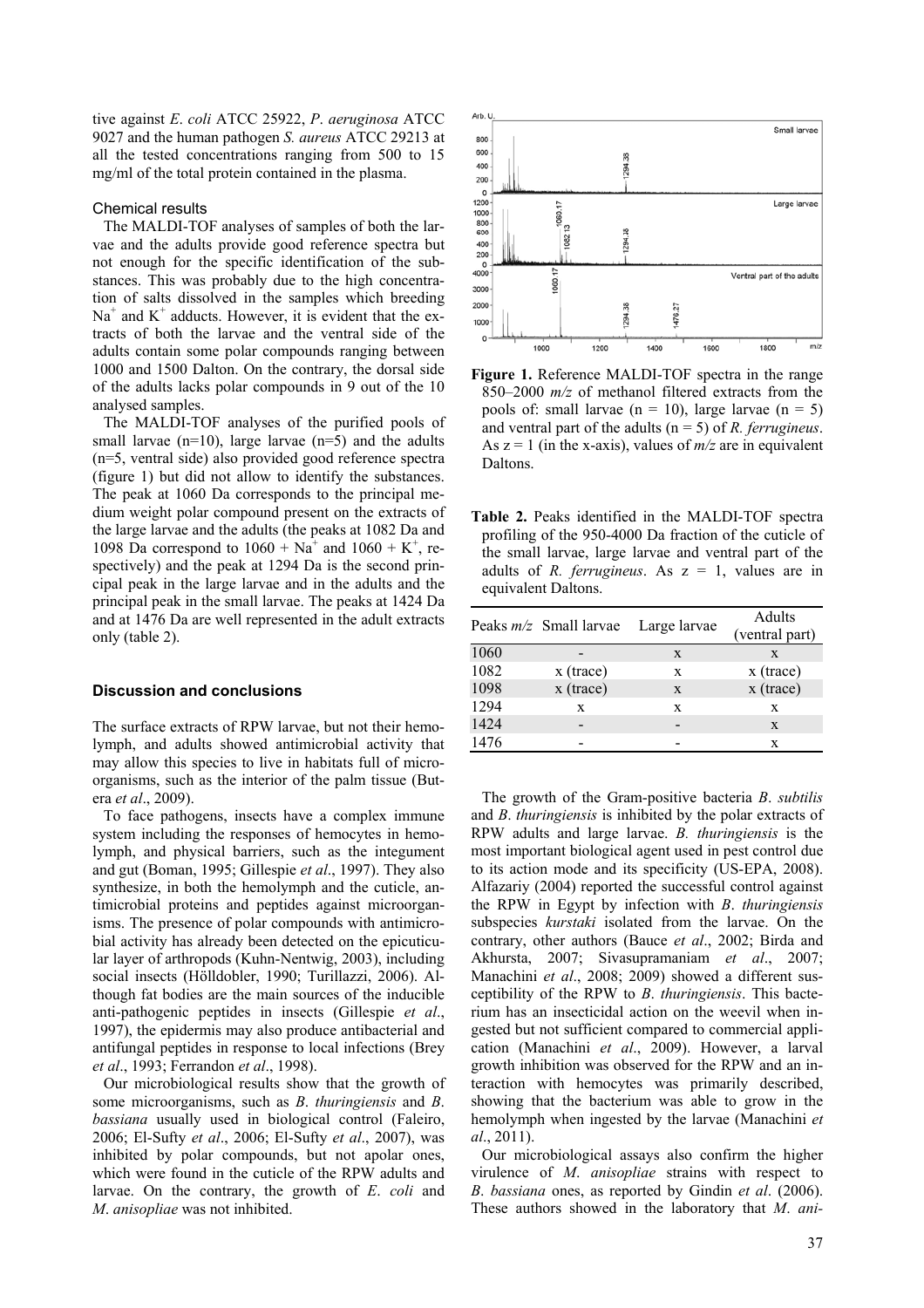*sopliae* strains cause a mortality of up to 80-100% of the larvae and adult weevils. Positive results in the biological control of RPW were also obtained by Vitale *et al*. (2009) using a commercial product of *M*. *anisopliae* mixed with *B*. *bassiana*, whereas the use of *B*. *bassiana* only, isolated from a dead RPW, was not successful in killing the adults. Indeed, we found that polar extracts of the adults inhibit the germination of *B*. *bassiana*'s spores. However, the use of *B*. *bassiana* as a biocontrol agent gives ambiguous results: recent studies (Sewifi *et al*., 2009; Dembilio *et al*., 2010; Güerri-Agulló *et al*., 2010) reported that strains of this fungus obtained from naturally infected RPW are promising agents to control the RPW. Thus, we cannot completely discard its use in biological controls.

The growth of *E*. *coli* is never inhibited by RPW extracts neither in the hemolymph. This result perhaps may explain the efficacy of the nematode *Steinernema carpocapsae* (Weiser) (Nematoda Steinernematidae) as a biocontrol agent. Nematode juveniles of the third stage infect and kill larvae, along with pupae and adults (Faleiro, 2006; Llácer *et al*., 2009), due to the Gramnegative bacterium, *Xenorhabdus nematophila* (Poinar and Thomas) Thomas and Poinar (Enterobacteraceae), carried in its gut. Indeed, the adults and larvae of the RPW have no antimicrobial activities against Gramnegative bacteria. However, a limitation in the use of *S*. *carpocapsae* against RPW is the inability to complete its life cycle and to reproduce inside the weevil, possibly due to some unknown inhibitory substances produced by the RPW (Clausi *et al*., 2009). The higher susceptibility to the nematodes by the small larvae rather than by the large larvae (the 4th stage larvae reported by Clausi *et al*., 2009) also supports our findings. Confirming Aronson and Shai (2001), methanol extracts of the small larvae do not show any antimicrobial activity, thus suggesting that they are the most susceptible stage to diseases. The lack of antimicrobial activity of the small larvae (single or pooled) could be due to a low quantity of polar substances on the cuticle of this developmental stage.

The eggs extracts seem to be unable to inhibit the growth of the microorganisms. Even if the eggs are laid in the same environment inhabited by the larvae and the adults, their short hatching time (about three days, Murphy and Briscoe, 1999) and the physical barrier provided by the chorion might protect them from the attack of microorganisms.

Moreover, it is known that, in response to microbial infection or septic body injury, insects synthesize *de novo* a battery of antimicrobial peptides (AMPS), which are then rapidly released into the hemolymph (Saido-Sakanaka *et al*., 2005; Schmid-Hempel, 2005). AMPs previously identified in many insects operate synergistically against a wide range of Gram-positive and Gramnegative bacteria (Meister *et al*., 2000; Andrejko *et al*., 2009). The lack of clear *P. aeruginosa* growth inhibition in the case of hemolymph of RPW larvae suggests the absence of inducible specific antimicrobial peptides in the hemolymph against the strain tested. However, different authors found that several strains of *P. aeruginosa* are entomopathogenic (Andrejko *et al*., 2009). Similarly, the hemolymph of larvae of the lepidopteran *Galleria mellonella* L. inhibited *P. aeruginosa* but not *E. coli* (Andrejko *et al*., 2009). Thus, even if *P. aeruginosa* is considered to be a facultative entomopathogen of RPW (Banerjee and Dangar, 1995), our results underline the potential of finding a more infective strain to improve the biological control of the RPW. Recently, it has also been shown that innate immune systems of mammals and insects share a high degree of structural and functional homology. For example, a positive correlation exists between the virulence of *P*. *aeruginosa* and both several insects, like *G*. *mellonella* larvae, and mice (Jander *et al*., 2000; Schmid-Hempel, 2005; Andrejko *et al*., 2009). Therefore, analysis of insect responses to pathogens may provide data comparable to those obtained for mammals. Thus, RPW could be a good model for the identification and characterisation of virulence factors of microbial pathogens like *P. aeruginosa* and *S. aereus*, not only for insects but also for mammals, similarly to other insects, such as *Drosophila melanogaster* (Meigen) (Needham *et al*., 2004; Scully and Bidochka, 2006).

Moreover, our microbiological findings suggest that polar substances on the body of both large larvae and adults of RPW provide them with a protective barrier against microorganisms, including those growing inside palms. These substances have only been found in the ventral side of the adults of both sexes, which suggests that they are produced by an unknown secreting structure (e.g. epithelial or gland cells) located in this part of the body.

Interestingly, our preliminary MALDI TOF analysis of the large larvae and the adults shows an important peak (1060 Da) in addition to the peaks found in small larvae. This finding, combined with the revealed antimicrobial activity of both adult and large larvae against *B*. *subtilis*, *B*. *thuringiensis* and *B*. *bassiana*, suggests that the peak at 1060 Da has probably the highest antimicrobial competence. Further studies are needed to investigate the characterization of the polar substances of adults and larvae and to test which peaks are responsible for the microbial inhibitory activity.

In conclusion, our results pinpoint the importance of understanding the antimicrobial abilities of the RPW and open new perspectives for the study of the biological control of this pest. The study may help us to understand the limits in the biological control of the RPW, which is difficult in its field applications for practical reasons (Banerjee and Dangar, 1995; Salama *et al*., 2004; Gindin *et al*., 2006). This knowledge will be useful to improve correct RPW-IPM programmes in order to focus on the identification of more virulent strains of natural pathogens.

## **Acknowledgements**

We wish to thank E. Ristori for the English revision and P. Abbazzi and M. A. Alonso-Zarazaga for the information about the superfamily Curculionoidea. We thank F. Acciai, C. Indorato, G. Mastromei, I. Padovani, A. Pecchioli and M. Polsinelli for giving assistance during the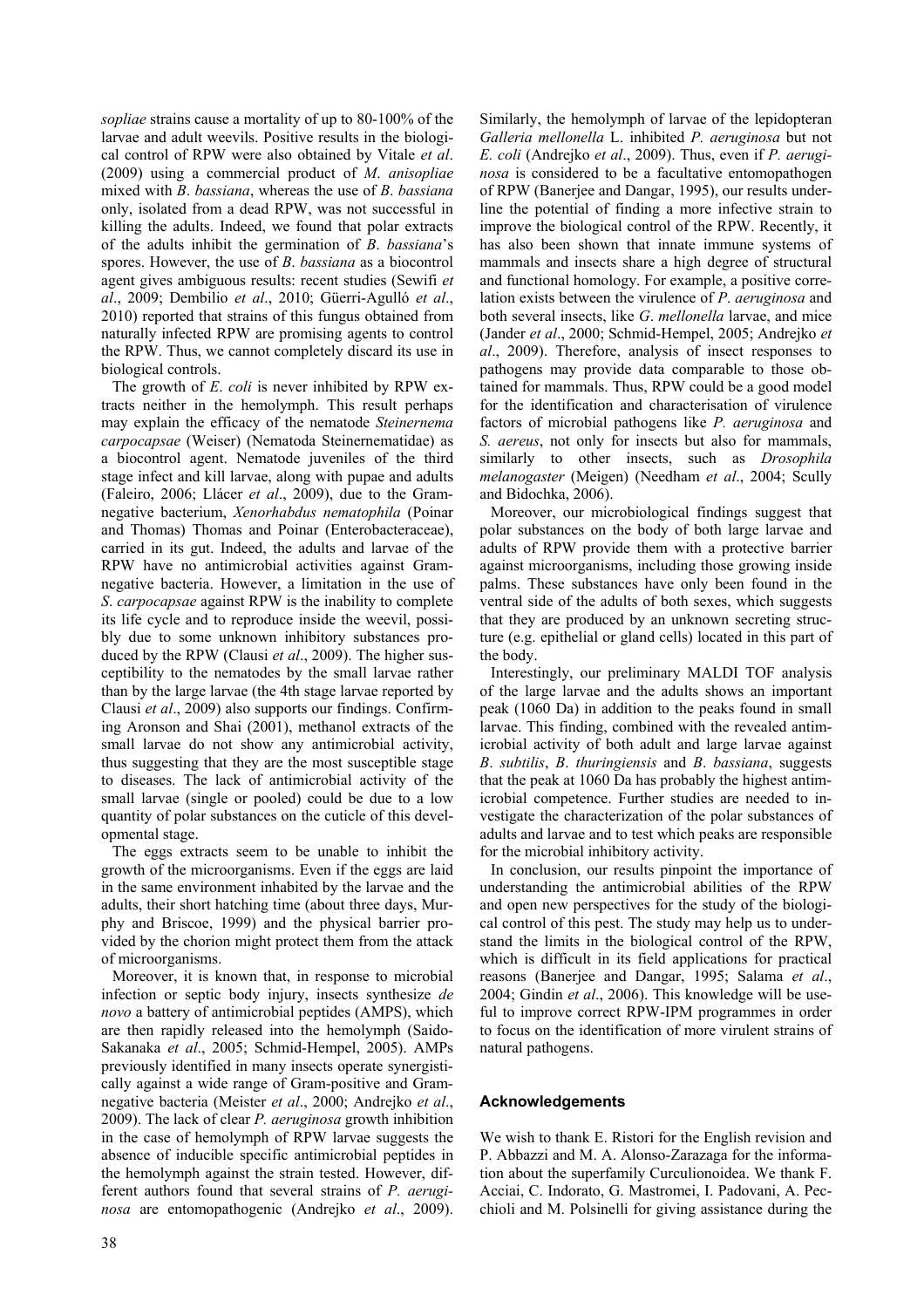microbiological assays. Thanks to C. Baldacci, S. Bruschi, C. Bruschini, A. Cini, S. Gambineri, A. F. Inghilesi, L. Nuccitelli, G. Orioli, G. Stolfa for their precious support during this research, both for field collection of RPW and for the insect breeding, and L. Aquiloni and E. Tricarico for the critical reading of the manuscript. Thanks to P. Roversi for providing facilities of Research Centre for Agrobiology and Pedology (CRA-ABP) and A. Alma (Università degli Studi di Torino) for the identification of *M. anisopliae*. We also thank three anonymous reviewers for their constructive criticism and useful suggestions.

This research was supported by funds of the University of Florence, of the Italian Ministry of Agriculture, Project 684/7303/2008 "Difesa nei confronti del punteruolo rosso delle palme *Rhynchophorus ferrugineus*  (DIPROPALM)", of the MIUR grant 2007 (Manachini) and finally, by a grant from the Italian Ministry of Instruction, University and Research (Research Program PRIN 200847CA28\_002 Coordinator: I. Floris).

#### **References**

- ABBAS M. S. T., HANOUNIK S. B., MOUSA S. A., AL-BAGHAM S. H., 2000.- Soil application of entomopathogenic nematodes as a new approach for controlling *Rhynchophorus ferrugineus* on date palms.- *International Journal of Nematology*, 10: 215-218.
- ABBAS M. S. T., HANOUNIK S. B., MOUSA S. A., MANSOUR M. I., 2001.- On the pathogenicity of *Steinernema abbasi* and *Heterorhabditis indicus* isolated from adult *Rhynchophorus ferrugineus*.- *International Journal of Nematology*, 11: 69- 72.
- ABRAHAM V. A., MAHMOOD AL-S., FALEIRO J. R., ABOZU-HAIRAH R. A., VIDYASAGAR P. S. P. V., 1998.- An integrated approach for the management of red palm weevil *Rhynchophorus ferrugineus* Oliv. A key pest of date palm in the Middle East.- *Sultan Qaboos University, Journal for Scientific Research-Agricultural Sciences*, 3: 77-83.
- AL-AYEDH H., 2008.- Evaluation of date palm cultivars for rearing the red date palm weevil, *Rhynchophorus ferrugineus* (Coleoptera: Curculionidae).- *Florida Entomologist*, 91: 353-358.
- ALFAZARIY A. A., 2004.- Notes on the survival capacity of two naturally occurring entomopathogens on the red palm weevil *Rhynchophorus ferrugineus* (Olivier) (Coleoptera: Curculionidae).- *Egyptian Journal of Biological Pest Control*, 14: 423.
- ALONSO-ZARAZAGA M. A., LYAL C. H. C., 1999.- *A world catalogue of families and genera of Curculionoidea (Insecta: Coleoptera) (excepting Scolytidae and Platypodidae)*.- Entomopraxis, Barcelona, Spain.
- ANDREJKO M., MAGDALENA M. D., JAKUBOWICZA T., 2009.- Antibacterial activity in vivo and in vitro in the hemolymph of *Galleria mellonella* infected with *Pseudomonas aeruginosa*.- *Comparative Biochemistry and Physiology Part B: Biochemistry and Molecular Biology*, 152: 118-123.
- ARONSON A., SHAI Y., 2001.- Why *Bacillus thuringiensis* insecticidal toxins are so effective: unique features of their mode of action.- *FEMS Microbiology Letters*, 195: 1-8.
- AVAND FAGHIH A., 1996.- The biology of red palm weevil, *Rhynchophorus ferrugineus* Oliv. (Coleoptera, Curculionidae) in Saravan region (Sistan & Balouchistan Province, Iran).- *Applied Entomology and Phytopathology*, 63: 16- 18.
- BANERJEE A., DANGAR T. K., 1995.- *Pseudomonas aeruginosa* a facultative pathogen of red palm weevil *Rhynchophorus ferrugineus*.- *World Journal of Microbiology and Biotechnology*, 11: 618-620.
- BARRANCO P., DE LA PEÑA J., MARTIN M. M., CABELLO T., 2000.- Rango de hospedantes de *Rhynchophorus ferrugineus* (Olivier, 1790) y diámetro de la palmera hospedante. (Coloptera, Curculionidae).- *Boletin de Sanidad Vegetal Plagas*, 26: 73-78.
- BAUCE E., BIDON Y., BERTHIAUME R., 2002.- Effects of food nutritive quality and *Bacillus thuringiensis* on feeding behaviour, food utilization and larval growth of spruce budworm *Choristoneura fumiferana* (Clem.) when exposed as fourth- and sixth-instar larvae.- *Agricultural and Forest Entomology*, 4: 57-70.
- BIRDA L. J., AKHURSTA J. R., 2007.- Variation in susceptibility of *Helicoverpa armigera* (Hübner) and *Helicoverpa punctigera* (Wallengren) (Lepidoptera: Noctuidae) in Australia to two *Bacillus thuringiensis* toxins.- *Journal of Invertebrate Pathology*, 94: 84-94.
- BOMAN H. G., 1995.- Peptide antibiotics and their role in innate immunity.- *Annual Review of Immunology*, 13: 61-92.
- BRADFORD M. M., 1976.- A rapid and sensitive method for the quantitation of microgram quantities of protein utilizing the principle of protein-dye binding.- *Analytical Biochemistry*, 72: 248-254.
- BREY P., LEE W. J., YAMAKAWA M., KOIZUMI Y., PERROT S., FRANCOIS M., ASHIDA M., 1993.- Role of the integument in insect immunity: epicuticular abrasion and induction of cecropin synthesis in cuticular epithelial cells.- *Proceedings of the National Academy of Sciences of the United States of America*, 90: 6275-6279.
- BUTERA G., BARRICA G., FERRARO C., ALONZO G., COLAZZA S., QUATRINI P., 2009.- Analisi della comunità batterica intestinale di larve del punteruolo rosso, pp. 143-146. In: *La ricerca scientifica sul punteruolo rosso e gli altri fitofagi delle palme in Sicilia*, Vol. 1.- Regione Siciliana, Assessorato Agricoltura e Foreste Dipartimento Interventi Infrastrutturali, Italy.
- CDFA, 2010.- *Red palm weevil (RPW)*.- California Department of Food and Agriculture, [online] URL: http://www.cdfa.ca.gov/phpps/rpw/ (viewed February 1, 2011).
- CLAUSI M., VINCIGUERRA M. T., 2009.- Prove di lotta biologica contro il punteruolo rosso delle palme per mezzo di Nematodi entomopatogeni, pp. 165-168. In: *La ricerca scientifica sul punteruolo rosso e gli altri fitofagi delle palme in Sicilia*, Vol. 1.- Regione Siciliana, Assessorato Agricoltura e Foreste Dipartimento Interventi Infrastrutturali, Italy.
- DANGAR T. K., 1997.- Infection of red palm weevil *Rhynchophorus ferrugineus*, by a yeast.- *Journal of Plant Breeding and Crop Science*, 25: 193-196.
- DEMBILIO O., QUESADA-MORAGA E., SANTIAGO-ÁLVAREZ C., JACAS J. A., 2010.- Potential of an indigenous strain of the entomopathogenic fungus *Beauveria bassiana* as a biological control agent against the red palm weevil, *Rhynchophorus ferrugineus*.- *Journal of Invertebrate Pathology*, 104: 214-221.
- EL-SUFTY R., AL-AWASH S. A., AL AMIRI A. M., SHAHDAD A. S., AL BATHRA A. H., MUSA S. A., 2006.- Biological control of the red palm weevil *Rhynchophorus ferrugineus* (Col.: Curculionidae) by the entomopathogenic fungus *Beauveria bassiana* in the United Arab Emirates.- *Third International Date Palm Conference*, 1: 71.
- EL-SUFTY R., AL-AWASH S. A., AL AMIRI A. M., SHAHDAD A. S., AL BATHRA A. H., MUSA S. A., 2007.- Biological control of red palm weevil, *Rhynchophorus ferrugineus* (Col.: Curculionidae) by the entomopathogenic fungus *Beauveria bassiana* in United Arab Emirates.- *Acta Horticulturae (ISHS)*, 36: 99-404.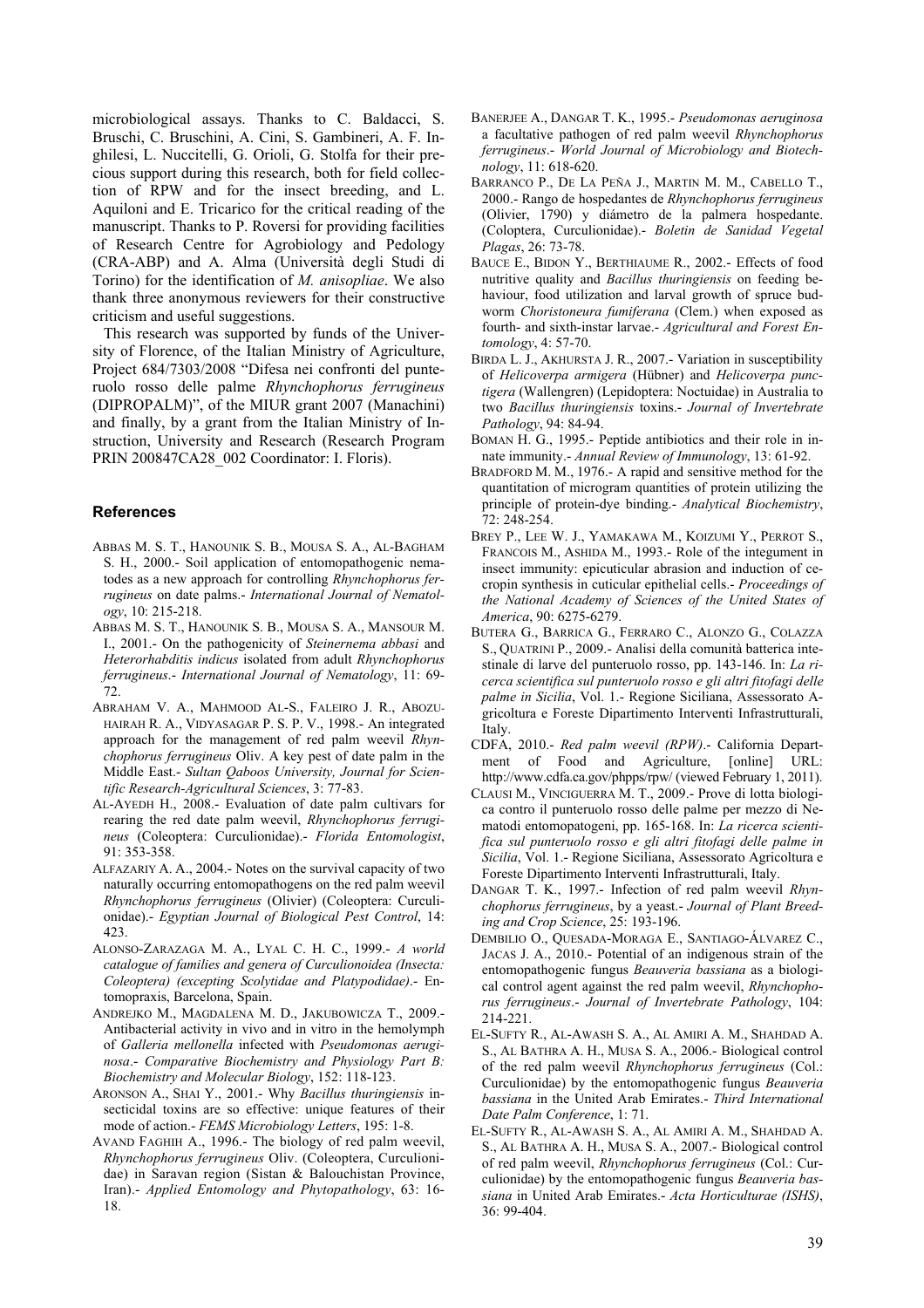- FALEIRO J. R., 2006.- A review of the issues and management of the red palm weevil *Rhynchophorus ferrugineus* (Coleoptera: Rhynchophoridae) in coconut and date palm during the last one hundred years.- *International Journal of Tropical Insect Science*, 26: 135-154.
- FERRANDON D., JUNG A. C., CRIQUI M. C., LEMAITRE B., UT-TENWEILER-JOSEPH S., MICHAUT L., REICHHART J. M., HOFFMANN J. A., 1998.- A drosomycin- GFP reporter transgene reveals a local immune response in *Drosophila* that is not dependent on the toll pathway.- *EMBO Journal*, 17: 1217-1227.
- FLEMING V., FEIL E., SEWELL A. K., DAY N., BUCKLING A., MASSEY R. C., 2006.- Agr interference between clinical *Staphylococcus aureus* strains in an insect model of virulence.- *Journal of Bacteriology*, 188: 7686-7688.
- GIBLIN DAVIS R. M., 2001.- Borers of palms, pp. 267-305. In: *Insects on palms* (HOWARD F. W., MOORE D., GIBLIN DAVIS R. M., ABAD R. G., Eds).- CABI Publishing, Wallingford, UK.
- GILLESPIE J. P., KANOST M. R., 1997.- Biological mediators of insect immunity.- *Annual Review of Entomology*, 42: 611- 643.
- GINDIN G., LEVSKI S., GLAZER I., SOROKER V., 2006.- Evaluation of the entomopathogenic fungi *Metarhizium anisopliae* and *Beauveria bassiana* against the red palm weevil *Rhynchophorus ferrugineus*.- *Phytoparasitica*, 34: 370-379.
- GOBINADHAN P. B., MOHANDAS N., NAIR K. P. V., 1990.- Cytoplasmic polyhedrosis virus infecting red palm weevil in coconut.- *Current Science*, 59: 577-580.
- GÜERRI-AGULLÓ B., ASENSIO L., BARRANCO P., GÓMEZ-VIDAL S., LOPEZ-LLORCA L. V., 2008.- Use of *Beauveria bassiana* as a tool for biological control of *Rhynchophorus ferrugineus*, pp. 125. In: *41st Annual Meeting of Society for Invertebrate pathology and 9th international Conference on Bacillus thuringiensis*, Warwick, UK, 3-7 August, 2008.
- GÜERRI-AGULLÓ B., GÓMEZ-VIDAL S., ASENSIO L., BARRANCO P., LOPEZ-LLORCA L. V., 2010.- Infection of the red palm weevil (*Rhynchophorus ferrugineus*) by the entomopathogenic fungus *Beauveria bassiana*: a SEM study.- *Microscopy Research and Technique*, 73: 714-725.
- HANOUNIK S. B., 1998.- Steinemematids and Heterorhabditids as biological control agents for the red palm weevil, *Rhynchophorus ferrugineus*.- *Sultan Qaboos University, Journal for Scientific Research-Agricultural Sciences*, 3: 95-102.
- HANOUNIK S. B., HEGAZY G., ABBAS M. S. T., SALEM M., SALEH M. M. E., MANSOUR M. I., EL-MUHANNA O., AL-BAGHAM S., ABUZUHAIRA R., AWASH S., SHAMBIA A., 2000.- Biological control of *Rhynchophorus ferrugineus* as a major component of IPM, pp. 125-150. In: *Proceedings of first workshop on control of date palm red weevil*, AI-Ehsaa, Saudi Arabia, 22-25 November 2000.
- HÖLLDOBLER B., WILSON E. O., 1990.- *The ants*.- Belknap Press of Harvard University, Cambridge, MA, USA.
- JANDER G., RAHME L. G., AUSUBEL F. M., 2000.- Positive correlation between virulence of *Pseudomonas aeruginosa* mutants in mice and insects.- *Journal of Bacteriology*, 182: 3843-3845.
- KAITO C., AKIMITSU N., WATANABE H., SEKIMIZU K., 2002.- Silkworm larvae as an animal model of bacterial infection pathogenic to humans.- *Microbial Pathogenesis*, 32: 183- 190.
- KUHN-NENTWIG L., 2003.- Antimicrobial and cytolytic peptides of venomous arthropods.- *Cellular and Molecular Life Sciences*, 60: 2651-2668.
- LLÁCER E., MARTÍNEZ DE ALTUBE M. M., JACAS J. A., 2009.- Evaluation of the efficacy of *Steinernema carpocapsaein* a chitosan formulation against the red palm weevil, *Rhynchophorus ferrugineus*, in *Phoenix canariensis*.- *BioControl*, 54: 559-565.
- MALUMPHY C., MORAN H., 2007.- Red palm weevil *Rhynchophorus ferrugineus*.- *Plant Pest Notice, Central Science Laboratori*, 50: 1-3.
- MANACHINI B., MANSUETO V., ARIZZA V., PARRINELLOM N., 2008.- Preliminary results on the interaction between *Bacillus thuringiensis* and red palm weevil, pp. 45. In: *41st Annual Meeting of Society for Invertebrate pathology and 9th international Conference on Bacillus thuringiensis*, Warwick, UK, 3-7 August, 2008.
- MANACHINI B., LO BUE P., PERI E., COLAZZA S., 2009.- Potential effects of *Bacillus thuringiensis* against adults and older larvae of *Rhynchophorus ferrugineus*.- *IOBC/WPRS Bulletin*, 45: 239-242.
- MANACHINI B., ARIZZA V., PARRINELLO D., PARRINELLO N., 2011.- Hemocytes of *Rhynchophorus ferrugineus* (Olivier) (Coleoptera: Curculionidae) and their response to *Saccharomyces cerevisiae* and *Bacillus thuringiensis.*- *Journal of Invertebrate Pathology*, 106: 360-365. [online] doi: 10.1016/j.jip.2010.12.006
- MEISTER M., HETRU C., HOFFMANN J. A., 2000.- The antimicrobial host defense of *Drosophila*, pp. 17-36. In: *Current topics in microbiology and immunology*, Vol. 28 (DU PAS-QUIER L., LITMAN G. W., Eds).- Springer-Verlag, Berlin, Germany.
- MURPHY S. T., BRISCOE B. R., 1999.- The red palm weevil as an alien invasive: biology and the prospects for biological control as a component of IPM.- *Biocontrol News and Information*, 20: 35-45.
- NEEDHAM A. J., KIBART M., CROSSLEY H., INGHAM P. W., FOS-TER S. J., 2004.- *Drosophila melanogaster* as a model host for *Staphylococcus aureus* infection.- *Microbiology*, 150: 2347-2355.
- OEPP/EPPO, 2005.- Data sheets on quarantine pests-*Rhynchophorus palmarum*.- *EPPO Bulletin*, 35: 468-471.
- OEPP/EPPO, 2008.- Data sheets on quarantine pests-*Rhynchophorus ferrugineus*.- *EPPO Bulletin*, 38: 55-59.
- PETER C., 1989.- A note on the mites associated with the red palm weevil, *Rhynchophorus ferrugineus* Oliv. in Tamil Nadu.- *Journal of Insect Science*, 2: 160-161.
- RAJAMANICKAM K., KENNEDY J. S., CHRISTOPHER A., 1995.- Certain components of integrated management for red palm weevil, *Rhynchophorus ferrugineus* F. (Curculionidae: Coleoptera) on coconut.- *Mededelingen Faculteit Landbouwkundige en Toegepaste Biologische Wetenschappen Universiteit Gent*, 60: 803-805.
- RAJAN P., NAIR C. P. R., 1997.- Red palm weevil the tissue borer of coconut palm.- *Indian Coconut Journal Cochin*, 27: 2-3.
- SAIDO-SAKANAKA H., ISHIBASHI J., MOMOTANI E., YAMAKAWA M., 2005.- Protective effects of synthetic antibacterial oligopeptides based on the insect defensins on Methicillinresistant *Staphylococcus aureus* in mice.- *Developmental & Comparative Immunology*, 29: 469-477.
- SALAMA H. S., ABD-ELGAWAD M. M., 2001.- Isolation of heterorhabditid nematodes from palm tree planted areas and their implications in the red palm weevil control.- *Anzeiger fur Schadlingskunde*, 74: 43-45.
- SALAMA H. S., FODA M. S., EL-BENDARY M. A., ABDEL-RAZEK A., 2004.- Infection of red palm weevil *Rhynchophorus ferrugineus*, by spore-forming bacilli indigenous to its natural habitat in Egypt.- *Journal of Pest Science*, 77: 27-31.
- SCHILLACI D., PETRUSO S., SCIORTINO V., 2005.- 3,4,5,3',5'- Pentabromo-2-(2'-hydroxybenzoyl) pyrrole: a potential lead compound as anti-Gram-positive and anti-biofilm agent.- *International Journal of Antimicrobial Agents*, 25: 338-340.
- SCHMID-HEMPEL P., 2005.- Evolutionary ecology of insect immune defenses.- *Annual Review of Entomology*, 50: 529-551.
- SCULLY L. R., BIDOCHKA M. J., 2006.- Developing insect models for the study of current and emerging human pathogens.- *FEMS Microbiology Letters*, 263: 1-9.